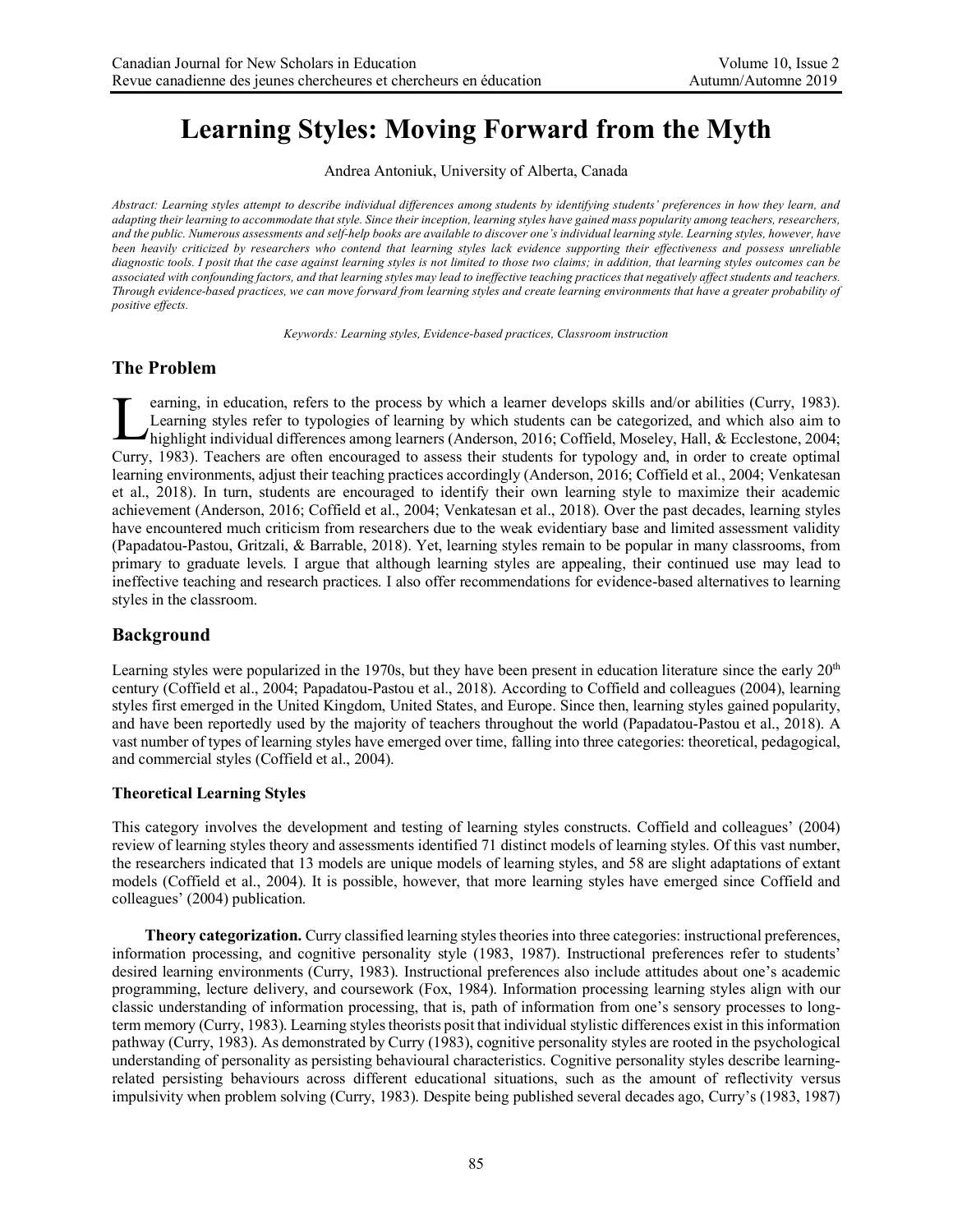conceptualization remains to be well-cited in more contemporary learning styles texts (e.g., Riding & Rayner, 2013). In newer developments, some theorists argued that learning styles should be combined into larger explanatory models (e.g., Rayner & Riding, 1997).

#### **Pedagogical Learning Styles**

Coffield and colleagues (2004) described pedagogical learning styles as those developed for the purpose of teaching and learning. Coffield et al.'s (2004) distinction between theoretical and pedagogical learning styles appears to be that theoretical styles are pure science while pedagogical learning styles aim to practically enhance learning. Pedagogical learning styles are developed and studied by academics in education, psychology, business, among other disciplines (Coffield et al., 2004).

## **Commercial Learning Styles**

Numerous for-profit organizations have developed constructs and assessments for learning styles (Coffield et al., 2004). This includes organizations that develop tools for educators to use in classrooms (Coffield et al., 2004). Coffield and colleagues (2004) also described a significant market for learning styles assessments to be used by managers to help train employees.

## **Controversy**

## **Support**

Many teachers and course designers find learning styles appealing (Coffield et al., 2004). Coffield and colleagues (2004) posited that this this appeal emerged from observations that students learn at different rates than others. What naturally follows is the notion that educators can incorporate students' individual strengths in the learning process, to help them grasp information more quickly and efficiently than cookie-cutter approaches (Coffield et al., 2004; Keefe, 1985). Universal Design for Learning (UDL) aims to create educational environments where all students have equal opportunities to succeed (Gordon, Meyer, & Rose, 2014). In this sense, UDL approaches may embed the notion of learning styles by creating learning experiences that are accessible to all learners, regardless of what learning style they may be attributed with.

#### **Criticisms**

Researchers argue that learning styles are not associated with empirical evidence to support their proposed educational outcomes. This lack of evidence may be influenced by the difficulty of measuring learning itself. Moreover, any positive effects of learning styles can be likely attributed to confounding factors, such as the working alliance developed when a teacher takes interest in their students. The risks of using an unsupported technique such as learning styles are significant, and can negatively impact both students and teachers.

**Lack of evidence.** Given the numerous models that explain learning styles, research on their construct validity is largely fragmented (Coffield et al., 2004; Keefe, 1985). Coffield and colleagues (2004) argued that many learning styles were developed by doctoral students who lacked the resources and capacity to lead large-scale studies to test their theories. As a result, theories and claims for particular learning styles would be limited to the individual characteristics of those small sample sizes, and create difficulties with generalizing those findings to the general population. The authors also identified a lack of interdependent research as a frequent limitation to the generalization of results (Coffield et al., 2004). In terms of dominant learning styles, Coffield and colleagues (2004) argued that none of the well-accepted learning styles they reviewed had been validated through empirical research findings. Largely, researchers agree that learning styles are not supported by evidence (Kirschner, 2017; Pashler, McDonald, Rohrer, & Bjork, 2008; Simmonds, 2014). Other interventions, such as teaching study strategies, were more effective than adapting instruction to learning styles (Husmann & O'Loughlin, 2019; Pashler et al., 2008).

**Measurement difficulties.** Learning output might be measurable and overt (i.e., test scores), but the process of learning represents a covert event (Keefe, 1985). Some covert events can be studied by asking participants to verbalize their thoughts while they perform a task. Research has consistently indicated, however, that many people struggle with accurately explaining their behaviour and exhibit biases in reproducing their internal experiences (e.g., Metcalfe & Wiebe, 1987). One's difficulty in explaining how they learn can be problematic in developing accurate learning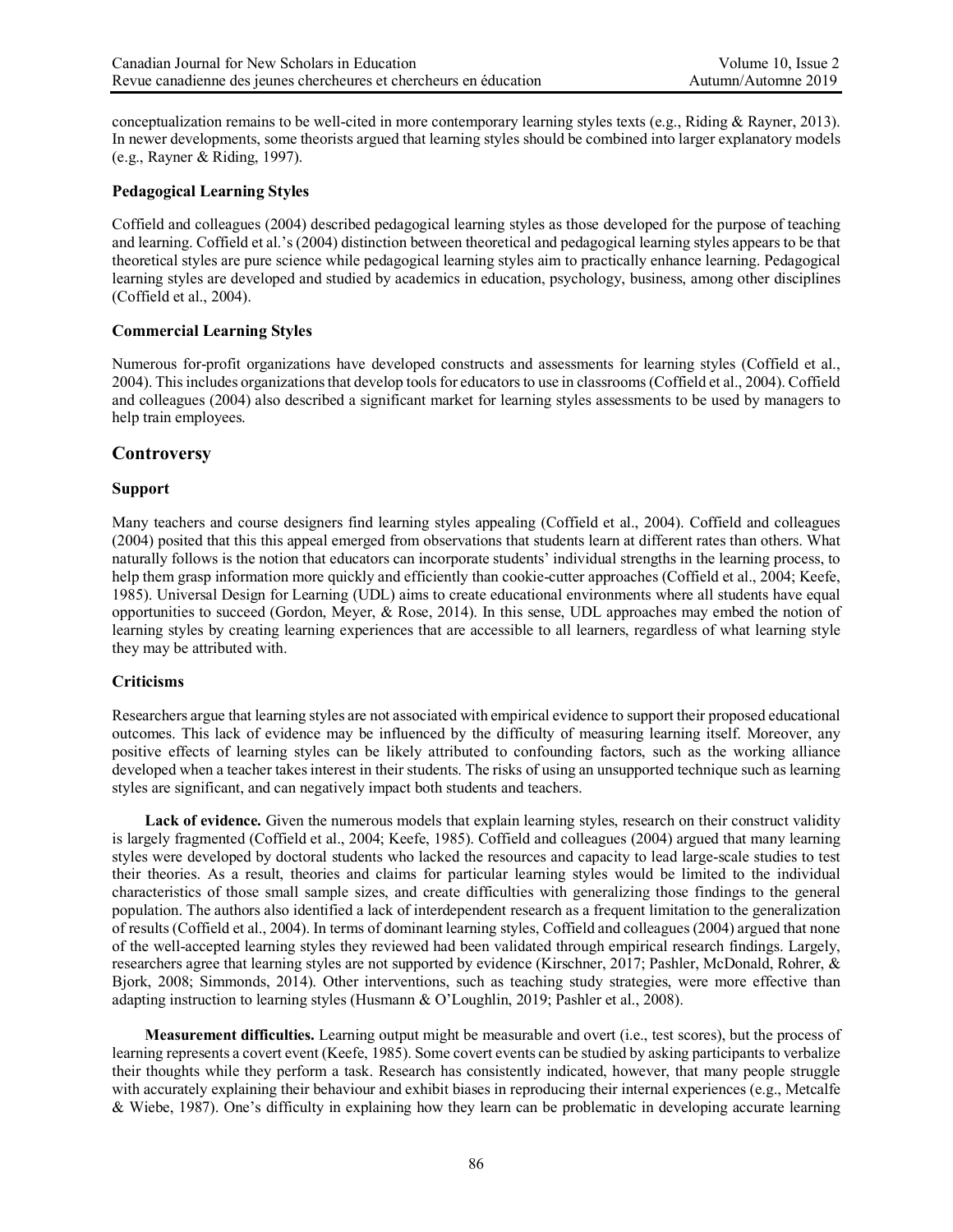styles models, as well as in assessing one's learning style. Assessing others' learning styles is also problematic. Papadatou-Pastou and colleagues (2018) demonstrated that teachers' judgments of students' learning styles did not align with students' perceptions of their own learning processes, which suggests that the process of measuring learning styles may be unreliable.

**Confounding factors.** A teacher who is interested in their student's individual characteristics and aims to accommodate that student communicates several positive messages to the student; namely, that the student is an important agent in the learning process, that their teacher wants to know more about that student's strengths and weaknesses, and that their teacher is willing to adapt their methods for the student. These steps build positive working alliances, which leads to positive learning outcomes (Toste, Heath, & Dallaire, 2010). As such, positive effects of learning styles-based classroom instruction may actually be the result of the teacher-student working alliance.

**Risks.** Given the lack of supporting empirical findings, using learning styles for diagnostic and intervention runs the risk of incorrectly placing into learning styles, or placing students into learning styles that are not accurate representations of learning. Students and teachers may fixate on this placement, and receive non-optimal instruction. Poor academic results may then be inaccurately attributed to the wrong factors, such as not using one's learning style adequately, rather than assessing evidence-based factors associated with learning difficulties. Students who exhibit learning difficulties may internalize these difficulties as fixed aspects of their learning abilities, rather than malleable aspects such as study skills and environment. As such, learning styles are at risk of doing the opposite of what educators and theorists hope to attain.

All too often, teachers bear the burden of these risks. Educators must take the time to assess their students' learning styles and accommodate those individual differences, which reduces time they could invest in teaching practices that have a higher likeliness of positive outcomes. When learning styles-based classroom instruction proves ineffective, teachers may be blamed for not properly accommodating their students' learning styles, rather than the notion that learning styles are ineffective in themselves. This dynamic places teachers, students, and families at risk for frustration and disappointment as the school year proceeds.

## **Moving Forward**

Evidence-based practice (EBP) is the notion of using empirical research findings to guide decision-making, including teaching methods, assessments, and interventions. When practitioners choose an EBP, they are choosing a practice that has previously demonstrated efficacy in a similar population to the one they serve (American Psychological Association Presidential Task Force on Evidence-Based Practice, 2006; Burns, Riley-Tillman, & VanDerHeyden, 2012). Choosing EBP may have a greater likeliness of a positive outcome, in comparison to a practice that has no supporting evidence. In this section, I offer several evidence-based alternatives to learning styles that educators may consider using and adapting in their classrooms. These alternatives are not exhaustive, as more options certainly exist.

#### **School Community**

Student attitudes about their teachers have a profound effect on academic outcomes (Toste et al., 2010; Toste, Bloom, & Heath, 2014). Learners who appear to be well-liked by their teacher exhibit higher motivation than learners who appear disliked by their teacher (Davis, 2007; Toste et al., 2014). Students who feel important to their teachers report higher interest in classroom activities than those who do not feel important (Toste et al., 2014). Positive teacherstudent alliances in early years (i.e., Kindergarten to Grade 3) increases the frequency of prosocial behaviour and decreases the frequency of negative behaviours later in childhood (Toste et al., 2014). Working alliances, and developing trusting relationships with teachers, can also reduce the likeliness of early exit from school (Toste et al., 2014). With this in mind, many teachers build a learning community within their classrooms, marked with strong teacher-student working alliances.

Building positive working alliances can be embedded throughout the teaching process and teacher-student interactions. Toste and colleagues (2014) emphasized that conveying caring is integral to positive working alliances. Collaboration is also effective in building working alliances. When possible, teachers can align their curriculum goals with students' goals (Toste et al., 2014). This may be done by creating lesson plans and assignments that incorporate students' learning interests, and allowing students choices in their learning process, for instance. Certainly, the ways that working alliances are built will depend on the teacher, students' age groups, and curriculum demands.

Another way that teachers build a welcoming sense of community and strong working alliances is with cultureresponsive teaching. Culture-responsive educational programs lead to a number of positive educational outcomes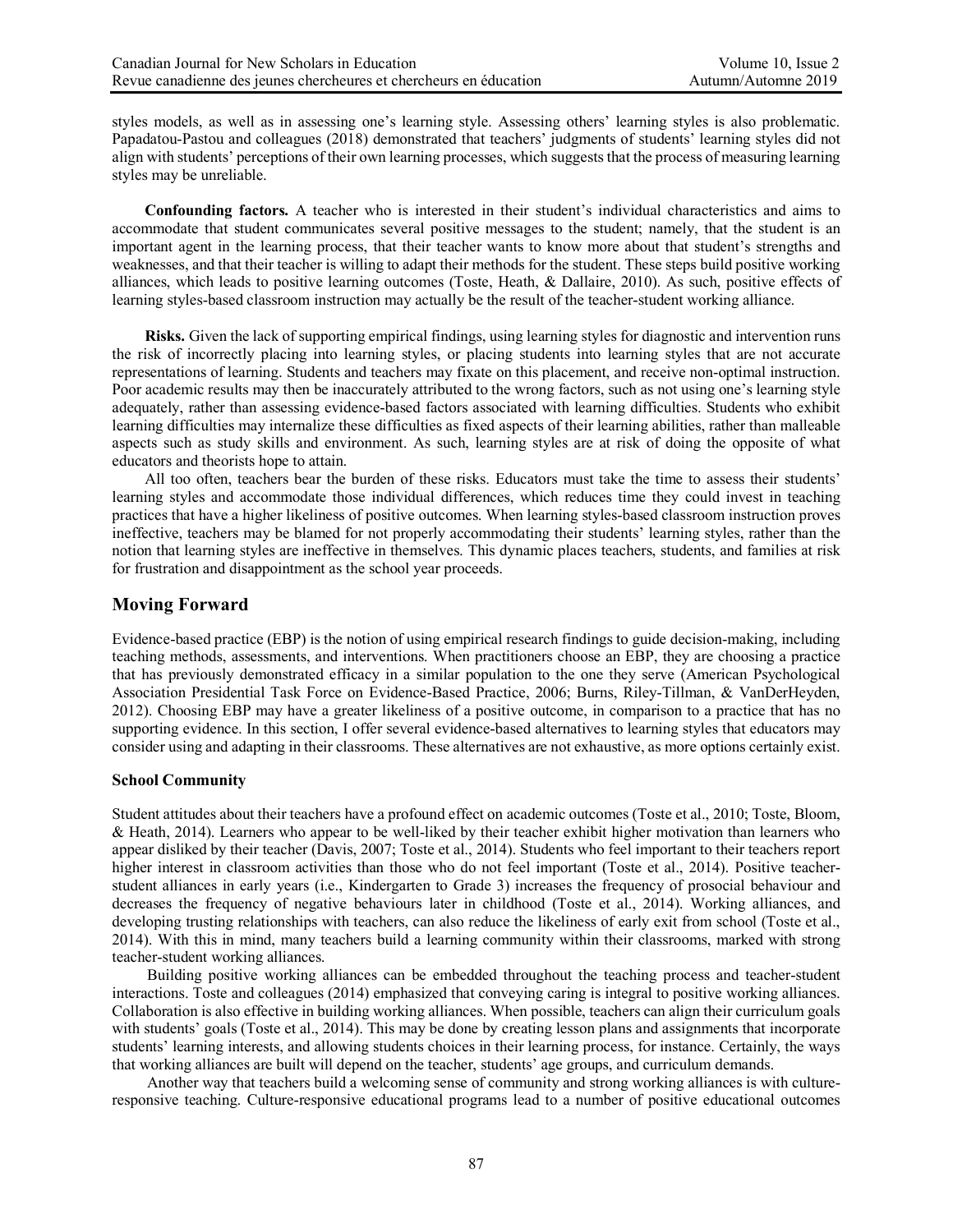(Gay, 2002) including helping students to maintain their culture and identity while using these strengths to accomplish educational goals (Scull, 2016). Wolfram, Adger, and Christian (1999) suggested that culture-responsive education increases student engagement while helping students to feel that their culture is valued in academic environments.

Maintaining positive working alliances can be challenging for teachers when students present with behaviour difficulties. Literature suggests that making behavioural expectations clear to students, and enforcing them calmly and away from the general classroom, can reduce undesired behaviours and reduce the likeliness that the student's behaviour may escalate to coercive cycles (e.g., Gnezda, 2005). Gnezda (2005) encouraged teachers to avoid taking a student's behaviour personally and reframe the behaviour as a learning obstacle that the teacher and student can work towards overcoming. Ultimately, reductions in the frequency of disciplinary events may also reduce teacher stress; as a result, working alliances can potentially be a protective factor against teacher burnout (Gnezda, 2005).

## **Cognitive Science**

Memory is a multi-phasic and reconstructive process. When we are presented with information, our sensory register gathers sensory information about the stimuli (e.g., sight, smell, taste, touch, sound) so long as we attend to it (Baddeley, 2007). The information that we attend to moves into short-term memory. As the name suggests, information in short-term memory is held for a brief amount of time, such as several seconds, giving us enough time to write down a password or address before the information decays from memory (Baddeley, 2007). If we rehearse information, however, it moves to long-term memory and be retained for years and perhaps permanently (Baddeley, 2007).

Memories are not stored as if they were videos to be replayed at some time in the future. Theorists(e.g., Roediger, 1980) contended that memories are stored in the mind as fragments, called cues (e.g., senses, thoughts, feelings). When we retrieve a memory, we piece the cues together, but cues may be confused with other memories (Roediger, 1980). For instance, a person who loses their keys often may do so because they put their keys in several different places, and recalling the last place where they placed their keys may become conflated with the other times and places they have placed their keys. Teachers can reduce memory decay by strengthening their students' memory of the lesson or concept, which bolsters retrieval. This can be achieved by implementing active learning methods such as multimodal practice, elaboration, personal relevance, and the testing effect.

**Multimodal practise.** Learning styles theories emphasize encoding information using a specific modality (e.g., visual, auditory). Multimodal practise involves encoding information using multiple methods, such as writing about a concept and discussing it. Multimodal practise increases the number of memory cues available for a specific set of information, which can enhance retrieval (Radavansky, 2017; Wammes, Jonker, & Fernandes, 2019). In addition, practicing information using a variety of methods can reduce boredom and enable students to study for longer periods of time (Radavansky, 2017).

**Elaboration.** Recall can be strengthened by providing students with opportunities to elaborate on information, by connecting new information with existing information (Coane, 2013). Memory aids such as mnemonics are popular elaboration methods used by all ages (Coane, 2013). Elaboration can also include interacting with lesson material; for instance, by inviting students to write sentences using their spelling words, or by asking students to write a reflective piece about a given lesson.

**Personal relevance.** Making information relevant to students' lives can enhance memory (Nairne, Thompson, & Pandeirada, 2007). Nairne and colleagues (2007) suggested that memory has evolved to be stronger for survivalrelated information than non-survival relevant information. I also contend that teachers who strive to make information personally relevant for their students achieve positive outcomes because they are building positive working alliances by communicating care and interest in their students' lives. In addition, personally relevant information is likely to be re-encountered when students are at home or in their community, which enables them to rehearse and elaborate on information learned in class. Students may also feel that their classroom learning has practical importance in their lives outside of school (e.g., goals, hobbies, social lives) and this linkage may increase their motivation to study.

**Test effects.** Students who test themselves tend to recall more information than students who read or re-copy information (Radavansky, 2011). According to Kornell, Hays, and Bjork (2009) testing gives feedback to students about what they know and do not know, which provides them with direction on what items require further study. Teachers can help their students build self-testing abilities and habits by providing class time to support students as they write their own test questions and/or make their own flashcards. Instruction in other self-testing methods (e.g.,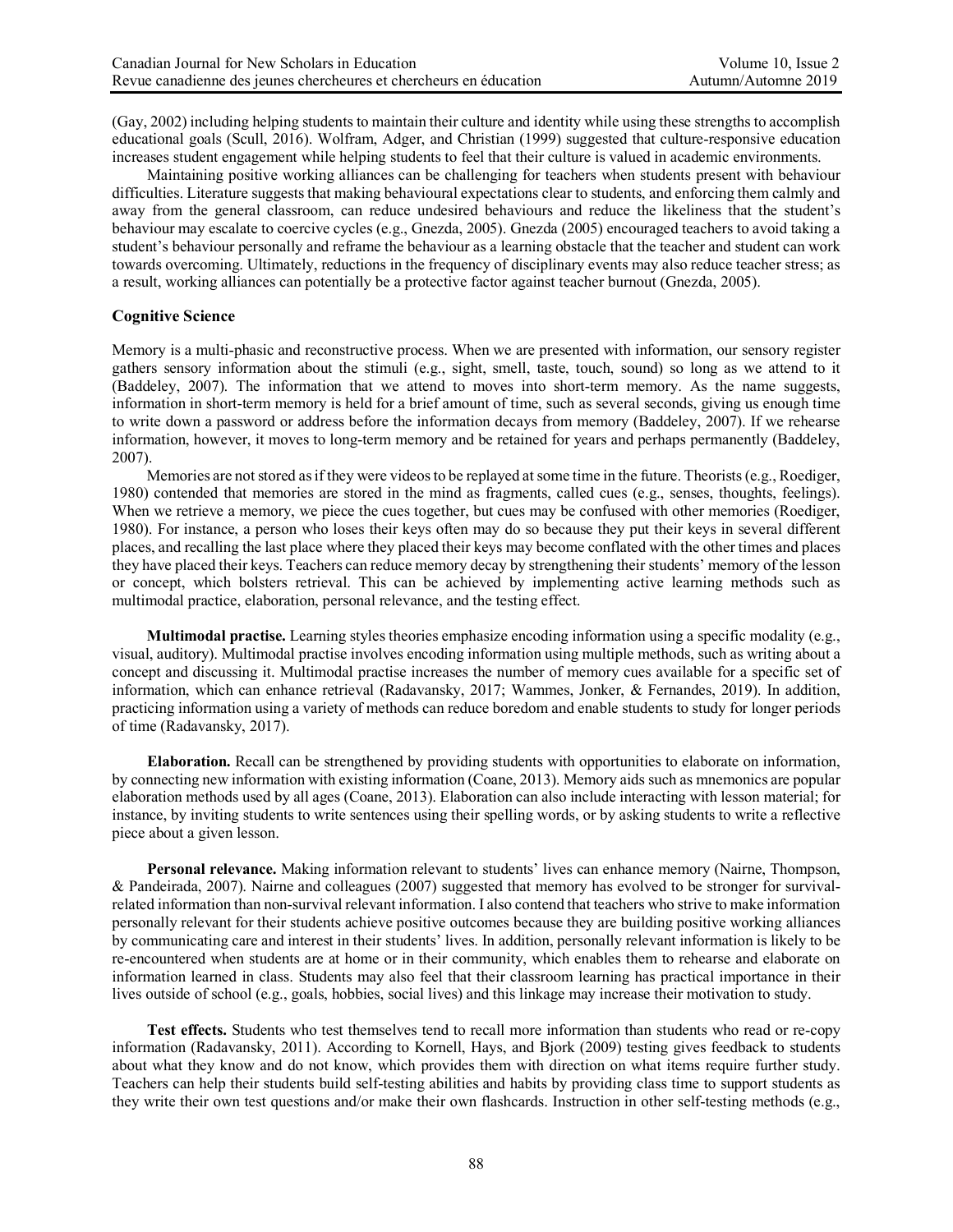close the textbook and write down as many facts as possible about a specific section) can be given as part of study skills training in high school and university levels.

#### **Motivation**

Motivation research suggests that educators can create optimal learning environments by balancing support with opportunities to learn, structuring schoolwork and activities in ways that encourage intrinsic motivation and selfgrowth. Brophy (2013) described motivation to learn as "a student's tendency to find academic activities meaningful and worthwhile and to try to get the intended learning benefits from them" (pp. 249). Motivation to learn is also described as a cognitive response to educational tasks, where a student attempts to understand the activity presented by the teacher, acquire the relevant knowledge, and master the material (Brophy, 2013). Brophy (2013) found that classes that reported the highest levels of motivation to learn exhibited four factors: opportunities to learn, press, support, and feedback.

**Opportunities to learn.** According to Brophy (2013), high motivation to learn was observed when teachers' lesson plans involved medium-difficulty concepts that were not too easy nor too difficult for students. Teachers in highly motivated classrooms also made key concepts clear (Brophy, 2013). Learning was supported by using concrete illustrations, connecting new concepts to students' personal knowledge, and elaborating on material rather than reading from a textbook (Brophy, 2013).

**Press.** Teachers in motivated classrooms expected their students to actively think during lessons, rather than passively absorb information (Brophy, 2013). Teachers encouraged all students to participate in lessons through discussion, voting, comparing responses, while preventing a few students from dominating classroom activities and discussion (Brophy, 2013). As Brophy suggested (2013), pressing students in this manner also helps teachers to check whether the class is grasping the lesson, and adjust accordingly (e.g., chunk the information into manageable steps).

**Support.** Motivation to learn was associated with teacher support in the learning process (Brophy, 2013). Teachers in motivated classrooms used modelling (e.g., examples and demonstrations) and scaffolding (e.g., reduce support as the student gains mastery and independence; Brophy, 2013).

**Feedback.** Students reported higher motivation to learn when their teachers' evaluation emphasized learning and understanding rather than performance and competing against other students (Brophy, 2013). Teachers in motivated classrooms emphasized that mistakes were opportunities to learn, and they provided opportunities for students to revise assignments (Brophy, 2013).

Ryan and Deci's (2016) self-determination theory is the notion that all people have three basic human needs (i.e., autonomy, competence, relatedness) associated with positive adjustment and growth. Autonomy refers to the ability to engage in behaviours and/or make choices that are congruent with one's own interests (Ryan & Deci, 2016). Competence describes the notion of gaining mastery (Ryan  $\&$  Deci, 2016). Relatedness is the sense of feeling connected to others (Ryan & Deci, 2016). Instructors and classrooms that foster autonomy, competence, and relatedness facilitate intrinsic motivation among their students (Ryan & Deci, 2016). In other words, when students feel a sense of classroom community, have some power to make choices in the learning process, and feel a sense of growing mastery, students are also likely to enjoy learning for the sake of learning.

Motivational differences were also described by Dweck's (2008) account of fixed and growth mindsets. According to Dweck (2008), people with fixed mindsets believe that their abilities and talents are immutable. Students with growth mindsets, in contrast, believe that their abilities and talents are malleable (Dweck, 2008). These beliefs about oneself have a profound effect on further actions–a student with a fixed mindset who believes they are not good at mathematics, for example, would be less likely to persist on difficult math questions than a student who believes that their math potential is unknowable (Dweck, 2008). As Dweck (2008) described, people with growth mindsets are more likely to stick with a task or activity when it is challenging than those with fixed mindsets.

Duckworth (2006) argued that growth mindsets create grit (Hochanadel & Finamore, 2015). Grit is the willingness to persist during challenges–a characteristic marked by optimism and continued self-growth–and is associated with positive outcomes such as higher educational attainment and grades in comparison to students low in grit (Bowman, Hill, Denson, & Bronkema, 2015; Duckworth, 2006). Some researchers suggest that grit influences achievement over and above IQ (Duckworth, 2006).

Dweck (2015) emphasized that most people possess both fixed and growth mindsets and will probably always have some combination of the two. Mindset, however, is not fixed–people can certainly facilitate growth mindset in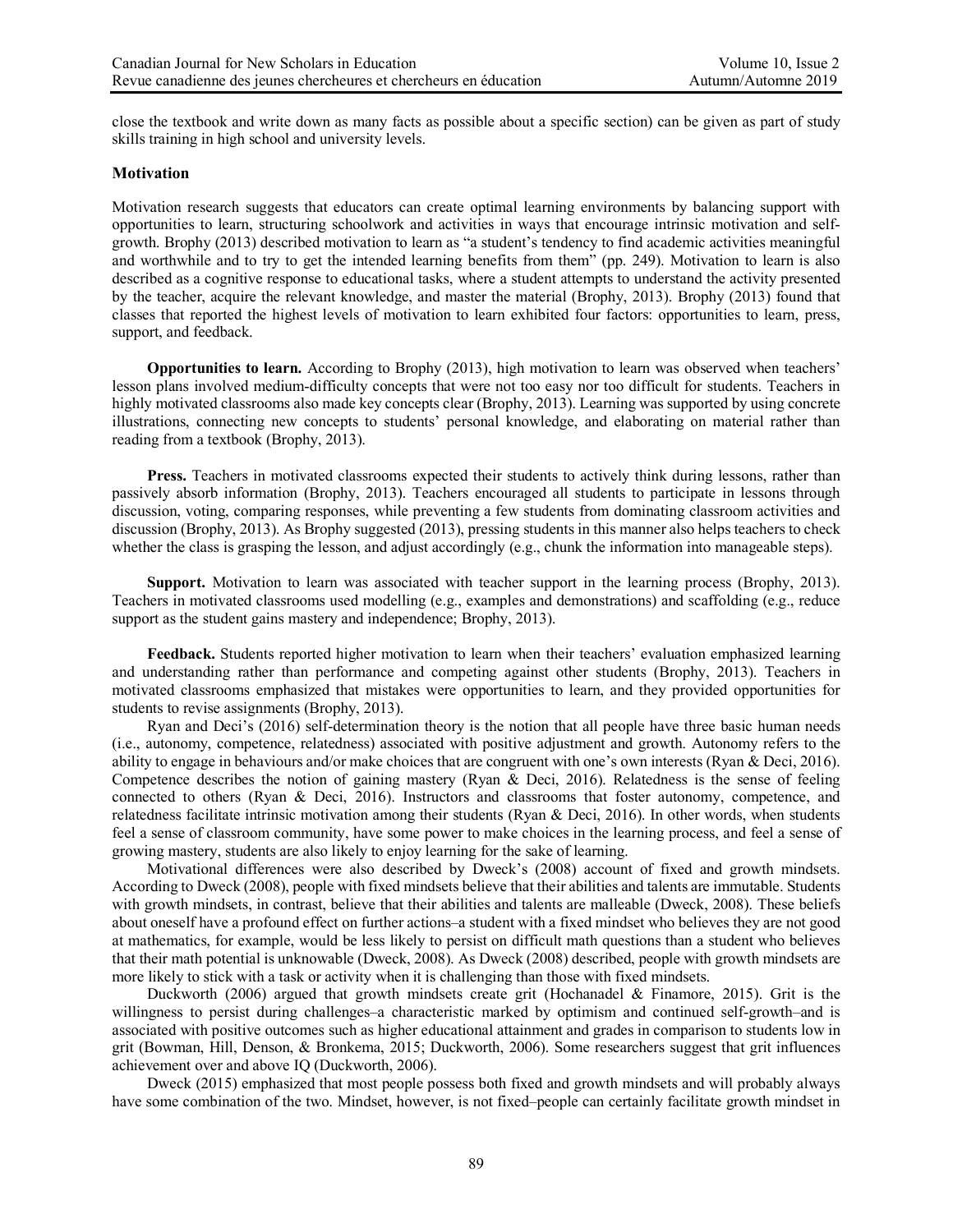themselves and others (Dweck, 2015). In promoting growth mindsets, teachers can emphasize that mistakes are opportunities to learn, by reflecting on the approaches used, and trying to figure out a better approach for next time (Dweck, 2015). Reframing statements such as, "I am not a math person" to "I am not a math person *yet"* can also facilitate growth-mindedness (Dweck, 2015).

## **Conclusions**

Learning styles represent a large body of constructs and assessments that aim to diagnose students' learning styles and adapt teaching practices accordingly. Lack of agreement on which learning style model is the best account of learning (i.e., and individual differences among learners) suggests that researchers have not developed a valid, reliable measurement tool. Further, learning styles have been heavily criticized due to a lack of empirical evidence, diagnostic difficulties, and confounding factors. Despite being debunked, learning styles remain a thriving industry throughout the world, as many books, research studies, education courses, and assessments maintain the concept of learning styles. As a growing number of teachers utilize evidence-based practices, learning styles are being replaced by universal approaches, community building, cognitive science, and motivational practices.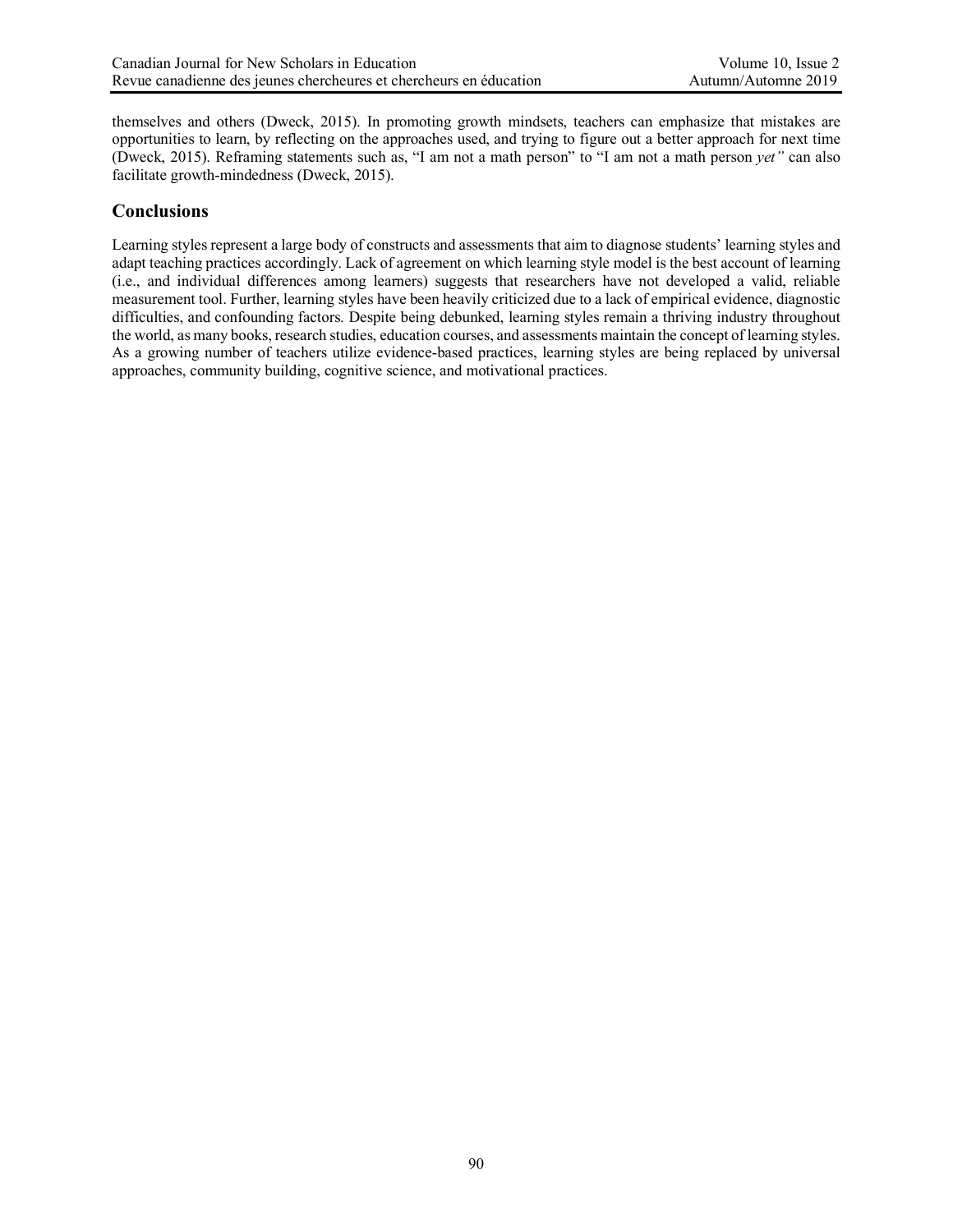## **REFERENCES**

American Psychological Association Presidential Task Force on Evidence-Based Practice. (2006). Evidence-based practice in psychology. *American Psychologist, 61,* 271-285.

Anderson, I. (2016). Identifying different learning styles to enhance the learning experience. *Nursing Standard, 31*(7), 53-63.

- Bowman, N. A., Hill, P. L., Denson, N., & Bronkema, R. (2015). Keep on truckin' or stay the course? Exploring grit dimensions as differential predictors of educational achievement, satisfaction, and intentions. *Social Psychological and Personality Science*, *6*(6), 639-645.
- Baddeley, A. D. (2007). *Working memory, thought and action.* Oxford, UK: Oxford University Press.
- Brophy, J. (2013). *Motivating students to learn*. New York, NY: Routledge.
- Burns, M. K., Riley-Tillman, T. C., & VanDerHeyden, A. M. (2012). *Academic and behavioral interventions.* New York, NY: The Guilford Press.
- Coane, J. H. (2013). Retrieval practice and elaborative encoding benefit memory in younger and older adults. *Journal of Applied Research in Memory and Cognition*, *2*(2), 1-6.
- Coffield, F., Moseley, D., Hall, E., & Ecclestone, K. (2004). *Learning styles and pedagogy in post-16 learning: A systematic and critical review*. London, UK: Learning and Skills Research Centre.
- Curry, L. (1983). *An organization of learning styles theory and constructs.* Paper presented at the Annual Meeting of the American Educational Research Association, Montreal, Quebec.
- Curry, L. (1987). *Integrating concepts of cognitive learning styles: A review with attention to psychometric standards.* Ottawa, ON: Canadian College of Health Executives.
- Davis, H. A. (2007). Exploring the contexts of relationship quality between middle school students and teachers. *Elementary School Journal*, 106, 193-233.
- Duckworth, A. L. (2006). *Intelligence is not enough: Non-IQ predictors of achievement.* (Unpublished doctoral dissertation). University of Pennsylvania, Pennsylvania. Retrieved from https://repository.upenn.edu/dissertations/AAI3211063
- Dweck, C. S. (2008). *Mindset: The new psychology of success*. New York, MY: Random House Digital, Inc.
- Dweck, C. (2015). Carol Dweck revisits the growth mindset. *Education Week*, *35*(5), 20-24.
- Fox, R. D. (1984). Learning styles and instructional preferences in continuing education for health professionals: A validity study of the LSI. *Adult Education Quarterly, 35*(2), 72-85.
- Gay, G. (2002). Preparing for culturally-responsive teaching. *Journal of Teacher Education*, *53*(2), 106-116.
- Gnezda, N. M. (2005). *Teaching difficult students: Blue Jays in the classroom.* Maryland: R&L Education.
- Gordon, D., Meyer, A, & Rose, D. (2014). *Universal design for learning: Theory and practice*. CAST Professional Publishing. Retrieved from https://ebookcentral.proquest.com
- Hochanadel, A., & Finamore, D. (2015). Fixed and growth mindset in education and how grit helps students persist in the face of adversity. *Journal of International Education Research*, *11*(1), 47-50.
- Husmann, P. R.; O'Loughlin, V. D. (2019). Another nail in the coffin for learning styles? Disparities among undergraduate anatomy students' study strategies, class performance, and reported VARK learning styles. *Anatomical Sciences Education*. *12*(1), 6-19.
- Keefe, J. W. (1985). Assessment of learning style variables: The NASSP task force model. *Theory into Practice*, *24*(2), 138-144.
- Kirschner, P. A. (2017). Stop propagating the learning styles myth. *Computers & Education*, *106*, 166-171.
- Kornell, N., Hays, M. J., & Bjork, R. A. (2009). Unsuccessful retrieval attempts enhance subsequent learning. Journal of Experimental Psychology: Learning, Memory, and Cognition, 35, 989-998.
- Metcalfe, J., & Wiebe, D. (1987). Intuition in insight and noninsight problem solving. *Memory & Cognition*, *15*(3), 238-246.
- Nairne, J. S., Thompson, S. R., & Pandeirada, J. N. (2007). Adaptive memory: Survival processing enhances retention. *Journal of Experimental Psychology: Learning, Memory, and Cognition*, *33*(2), 263.
- Papadatou-Pastou, M., Gritzali, M., & Barrable, A. (2018). The learning styles educational neuromyth: Lack of agreement between teachers' judgments, self-assessment, and students' intelligence. *Frontiers in Education*, *3*, 1-5.
- Pashler, H., McDaniel, M., Rohrer, D., & Bjork, R. (2008). Learning styles: Concepts and evidence. *Psychological Science in the Public Interest*, *9*(3), 105-119.
- Radavansky, G. A. (2017). *Human Memory*. New York, NY: Routledge.